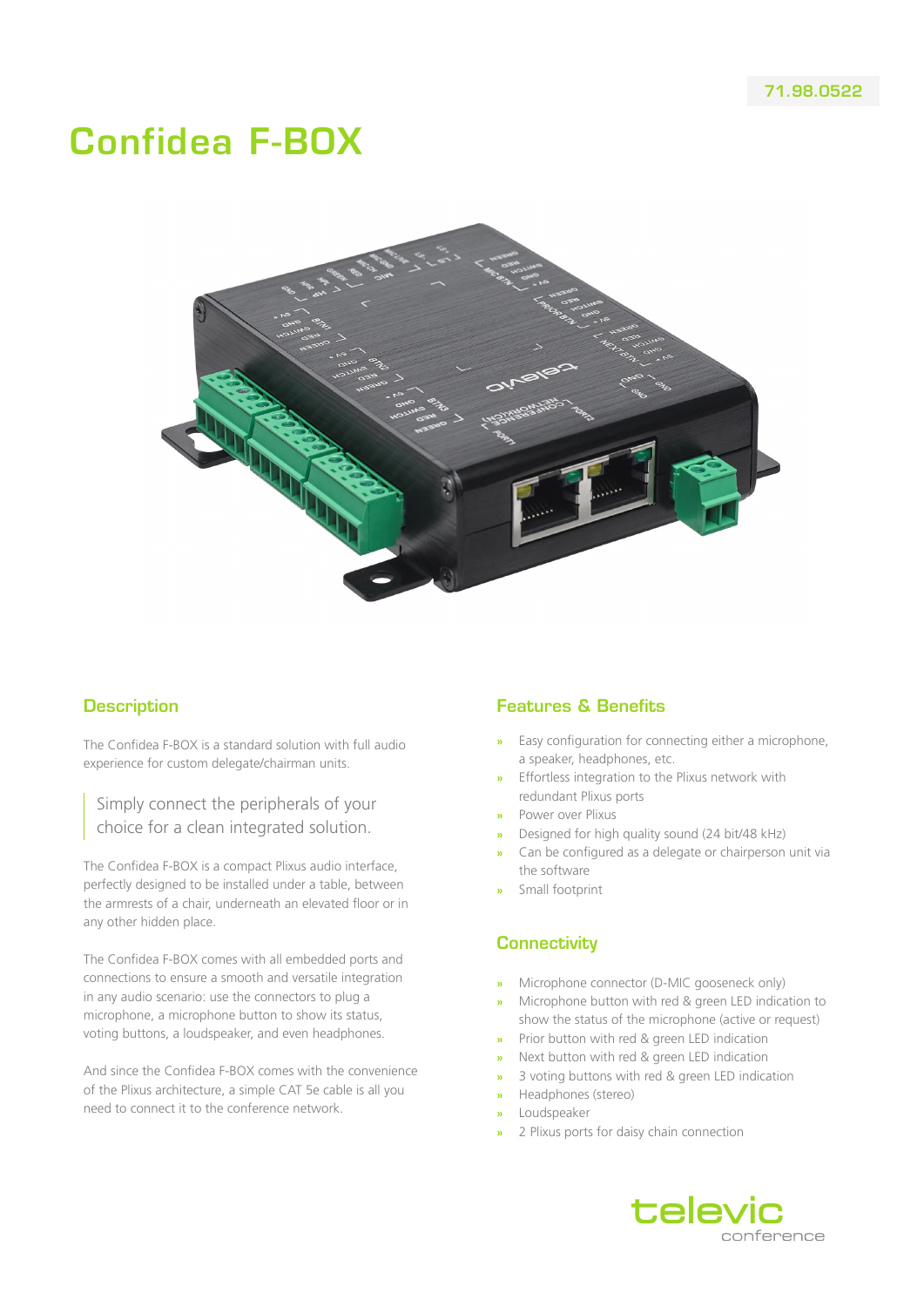# **Accessories**

Several Confidea F modules can be attached to the unit:

- **» 71.98.0523** Confidea F-BOX\_MIC: D-MIC microphone connector + 1.2 m cable
- **» 71.98.0524** Confidea F-BOX\_DL\_PBTN: delegate/ chairman capacitive touch button with request-to-speak symbol and LED indication + 1.2 m cable
- **» 71.98.0525** Confidea F-BOX\_MF\_PBTN: delegate/ chairman or voting capacitive touch button with LED indication and no engraved symbol  $+$  1.2 m cable
- **» 71.98.0526** Confidea F-BOX\_BTN: delegate/chairman or voting push button with LED indication and no engraved symbol + 1.2 m cable



F-BOX setup with flushmount unit and Confidea F modules of your choice

### **Specifications**

| <b>Mechanical</b>                    |                                               |
|--------------------------------------|-----------------------------------------------|
| Material                             | Aluminium                                     |
| Color                                | Tiger Carbon 01                               |
| Size (mm)                            | $96$ (W) $\times$ 25.5 (H) $\times$ 101.1 (D) |
| Size packed (mm)                     | 202 (W) x 48 (H) x 120 (D)                    |
| Weight (g)                           | 200                                           |
| Weight packed (g)                    | 300                                           |
| <b>Electrical</b>                    |                                               |
| Voltage                              | 48 VDC                                        |
| Current consumption                  | 1.6 W to 5 W depending on<br>configuration    |
| Power connector                      | RJ45 Cat5e                                    |
| <b>Conference Network Ports</b>      |                                               |
| Power over cable                     | 48 VDC                                        |
| Link speed                           | 100 Mbps                                      |
| <b>Speaker output</b>                |                                               |
| Maximum output                       | >1 W                                          |
| Frequency response                   | 200-20,000 Hz                                 |
| Dynamic range                        | $> 90$ dB                                     |
| THD @ nominal level                  | $< 0.1\%$                                     |
| Load impedance                       | 80                                            |
| <b>Headphone output</b>              |                                               |
| Maximum output                       | $>10$ mW                                      |
| Frequency response                   | 22-22,000 Hz                                  |
| Dynamic range                        | $> 90$ dB                                     |
| THD @ nominal level                  | $< 0.1\%$                                     |
| Load impedance                       | $16 - 320$                                    |
| Environmental                        |                                               |
| Operating temperature                | 32°F - 113°F / 0°C - 45°C                     |
| Storage and transport<br>temperature | -4°F - 140°F / -20°C - 60°C                   |
| Humidity                             | 25% - 85%                                     |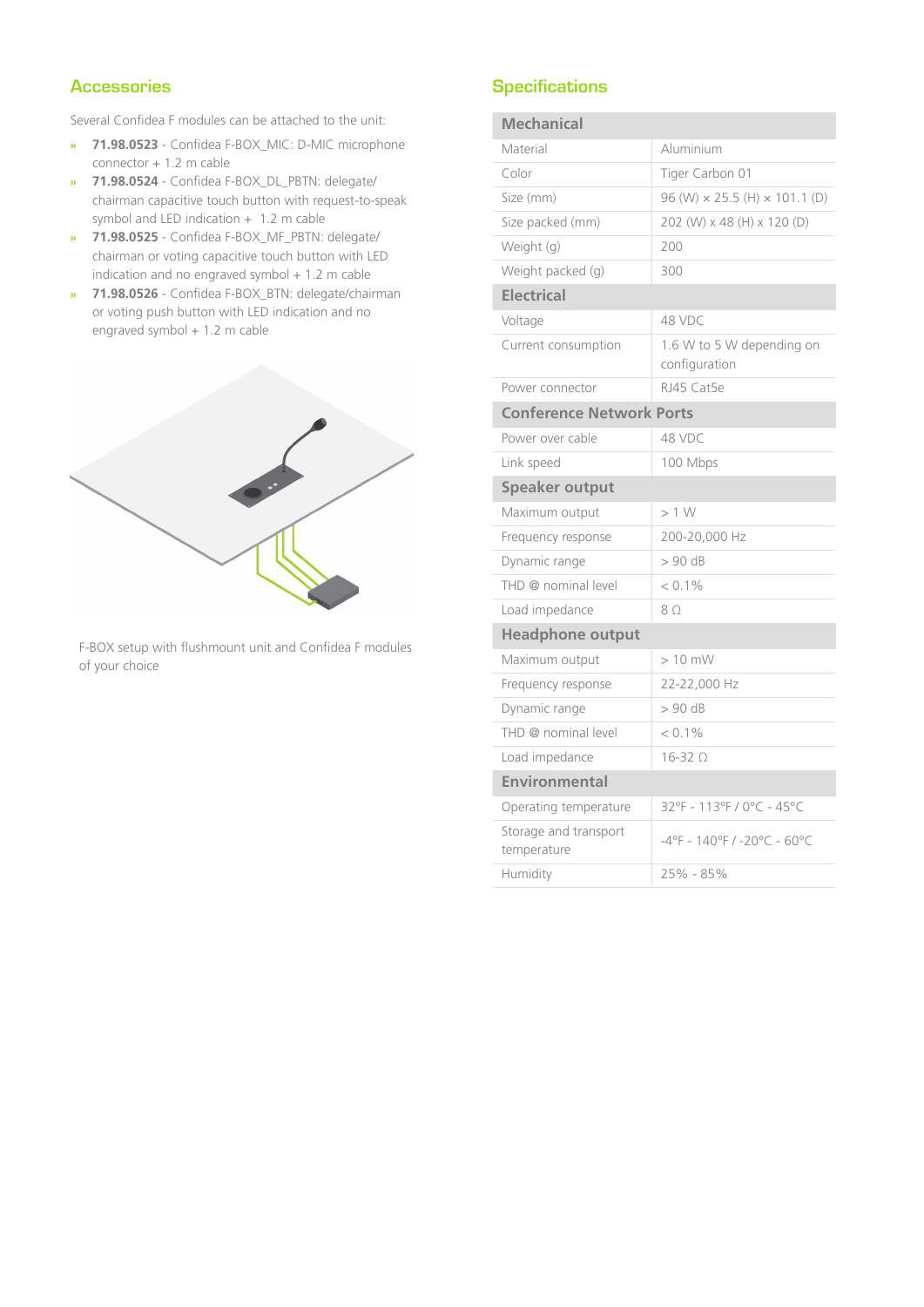# Technical Drawings\*









\*The dimensions of the drawings don't take into account the cable connections attached to the F-BOX nor the bending of the cables.